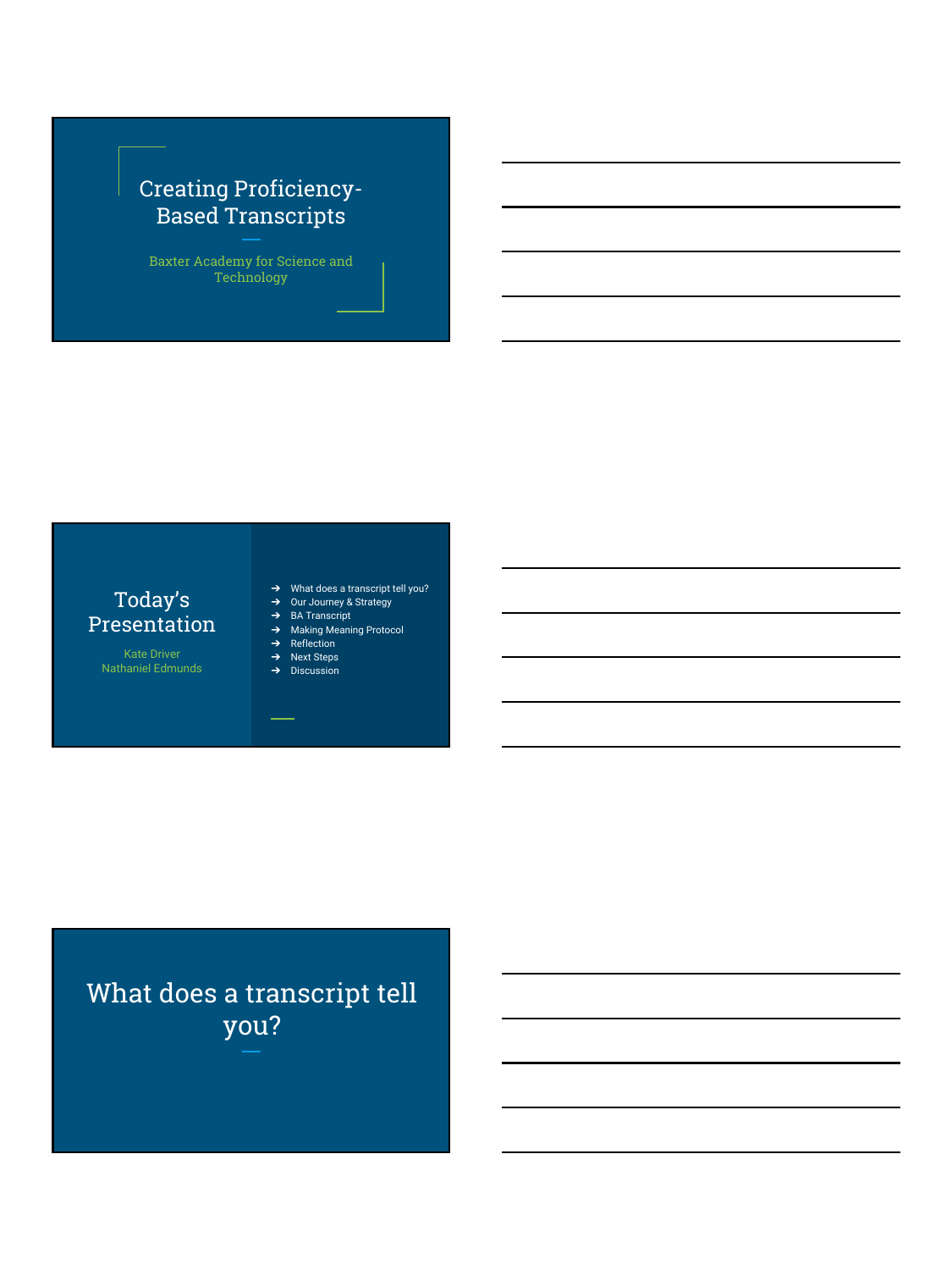# Brainstorm

# Baxter Academy

# Who are we?

- New public charter school
- Founded in 2013
- First Graduating Class
- Proficiency-Based & Project Based
- 320 students, 66 towns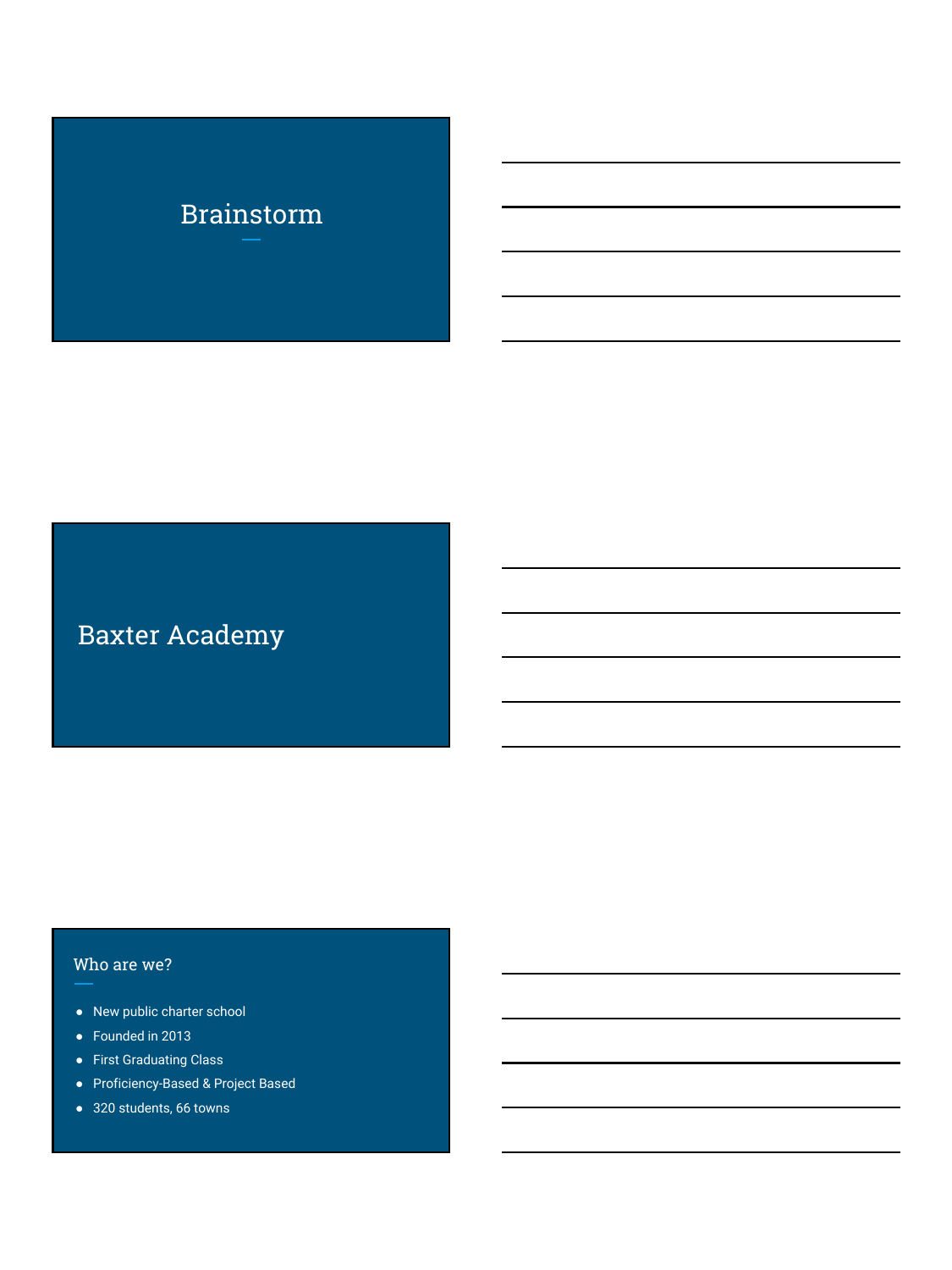# Proficiency-Based or Standards-Referenced?

- Maine Legislation- LD 1422
- $\bullet$  1-4 and 4i
- Standards linked to classes Grades linked to classes
- Can a 9th grader get a 4?

# Year 1 & 2 Grading

|                                                 |                                               |              | Term               |                         |
|-------------------------------------------------|-----------------------------------------------|--------------|--------------------|-------------------------|
| Course/Teacher                                  | Task                                          | T1           | T <sub>2</sub>     | T3                      |
| CAD01-2 CAD I: Parametric                       | Devising & developing solutions               | 3            |                    |                         |
| Des/Analysis<br>Amory, Jon A                    | Initiative & Perseverance                     | 3            |                    |                         |
|                                                 | Modeling                                      | 3            |                    |                         |
| Section dates: 09/03/2014 - 12/05/2014          |                                               |              |                    |                         |
| SOC42-1 Film Study                              | Relating Ideas & Theorization                 |              | ä                  |                         |
| Taylor, Angela A                                | Writing for a specific purpose                |              | $\mathbf{\hat{z}}$ |                         |
| Section dates: 12/08/2014 - 03/27/2015          |                                               |              |                    |                         |
| MAT20-2 Functions for                           | <b>Building Functions</b>                     | 3            |                    |                         |
| Modeling<br>Rawson, Pamela                      | Similarity, Right Triangles, and Trigonometry | <sub>3</sub> |                    |                         |
| Section dates: 09/03/2014 - 12/05/2014          |                                               |              |                    |                         |
| SCI22-6 Human Evolutionary Biological Evolution |                                               |              |                    | 3                       |
| Anatomy                                         | Data Analysis & Interpretation                |              |                    | $\mathbf{a}$            |
| Perks, Elke                                     | Effective communication in context            |              |                    | $\mathbf{a}$            |
|                                                 | Heredity                                      |              |                    | $\overline{\mathbf{a}}$ |
| Section dates: 03/30/2015 - 06/19/2015          |                                               |              |                    |                         |

# New Grading Scale

- Beyond Assessment (BA) Excelling (EX) Advancing (AD) Graduation Benchmark (GB) Progressing (PR) Entering (EN)
- *No Evidence (NE)*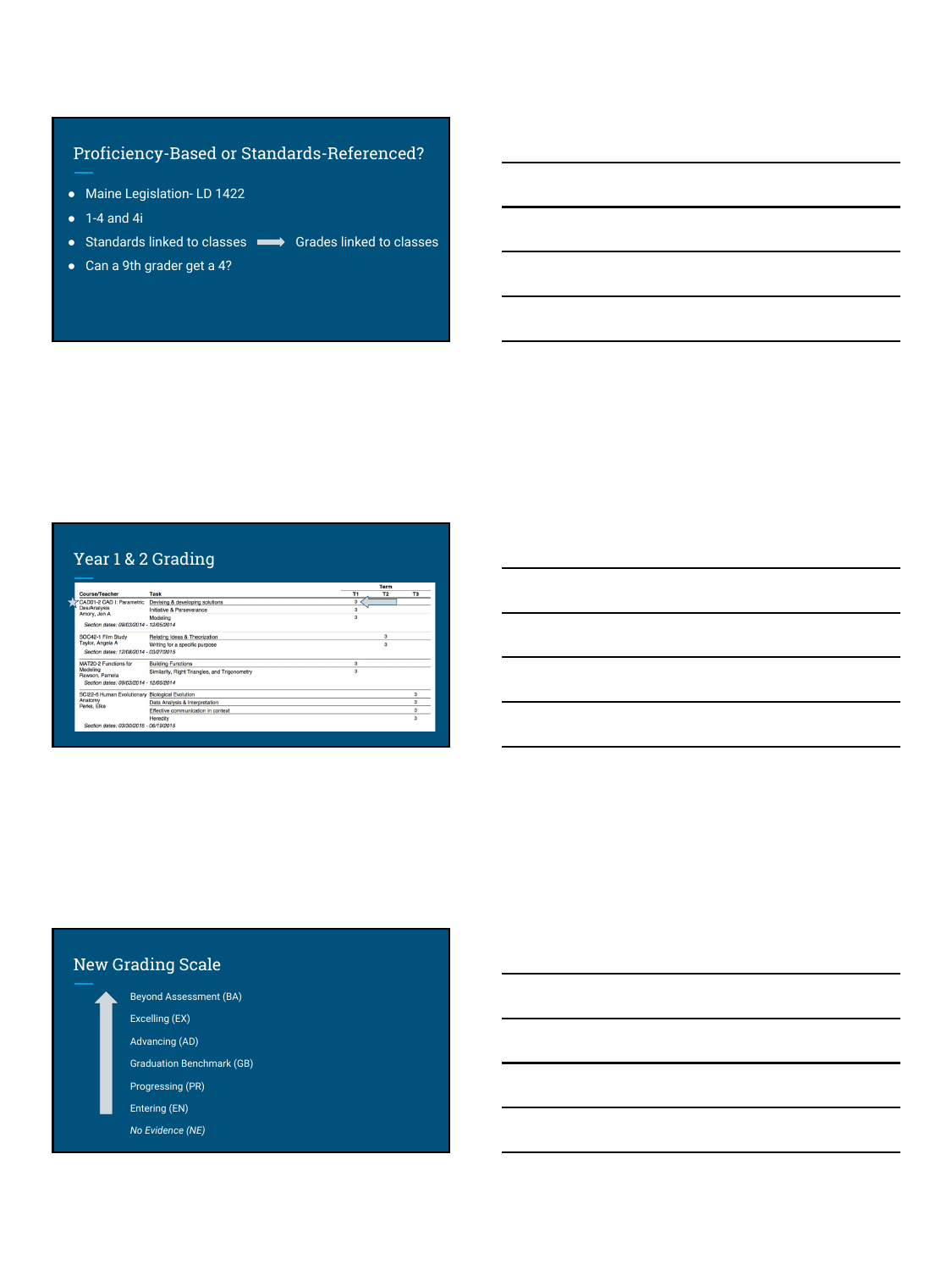## Year 3 Grading

| Course/Teacher                                           | Task                     | Term<br>T1 |
|----------------------------------------------------------|--------------------------|------------|
| 3120-3 Transformational                                  | Science & Math Practices | <b>NF</b>  |
| Geometry                                                 | Geometry                 | PR         |
| Rawson, Pamela<br>Section dates: 09/02/2015 - 12/04/2015 | Number & Quantity        | <b>GB</b>  |
| 4120-1 Matter & Substances Science & Math Practices      |                          | PR         |
| Rawson, David<br>Section dates: 09/02/2015 - 12/04/2015  | Matter & Energy          | EN         |
| 2130-2 Sci-Fi                                            | Reading                  | PR         |
| D'Ippolito, Heather                                      | Writing                  | PR         |
| Section dates: 09/02/2015 - 12/04/2015                   | Speaking & Listening     | PR         |
| 4130-1 Wayes & Mechanics                                 | Science & Math Practices | PR         |
| Rawson, David                                            | Forces & Motion          | GB         |
| Section dates: 09/02/2015 - 12/04/2015                   |                          |            |

# Graduation Standards

Reading Writing Research Speaking & Listening Civics & Government Economics Historical Context

# Graduation Standards

**Mathematics** 

Algebra & Functions Geometry Statistics & Probability Number & Quantity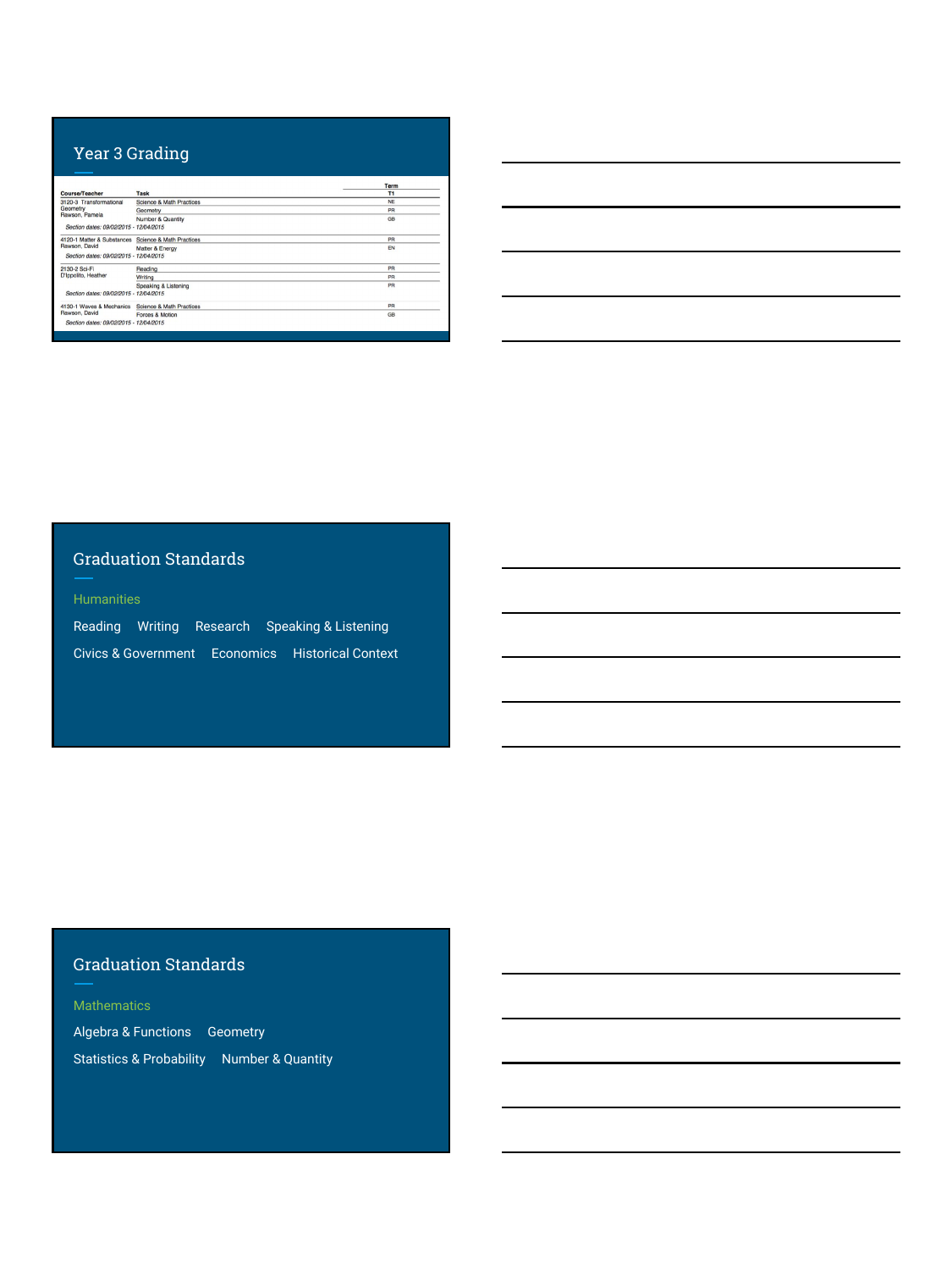# Graduation Standards

#### Science

Forces & Motion Heredity & Evolution Matter & Energy Planetary Science

# Graduation Standards

World Language

Interpersonal Communication Interpretive Communication Presentational Communication

# Graduation Standards

#### Design

Define Problems Develop Solutions Analyze & Optimize Solutions Aesthetics & Meaning Performing & Producing in a Discipline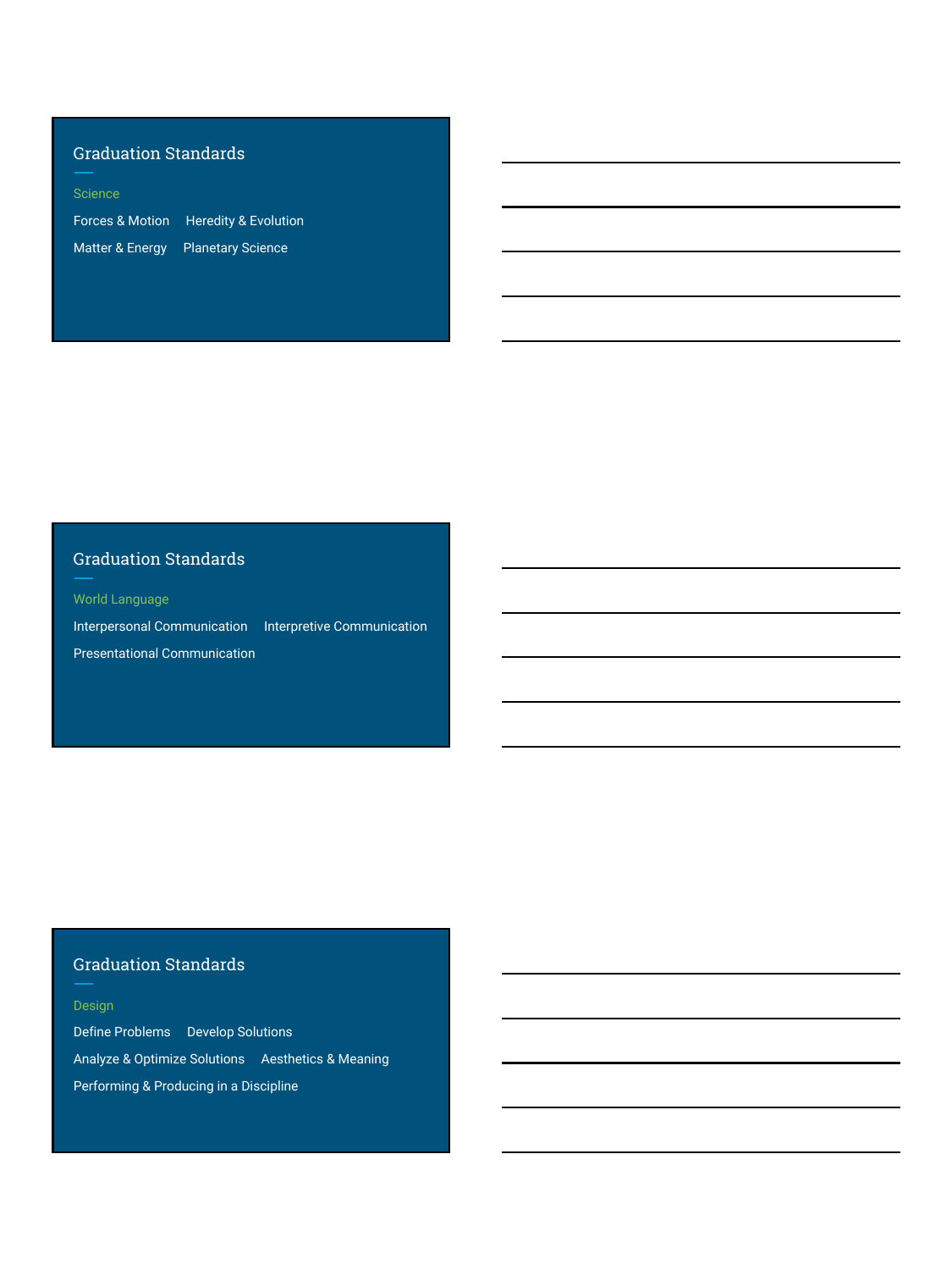# Graduation Standards

Decision-Making & Goal Setting

Physical Fitness Activities & Knowledge

# Year 3 Grading

|                                             |                          | Term      |
|---------------------------------------------|--------------------------|-----------|
| <b>Course/Teacher</b>                       | Task                     | T1        |
| 3120-3 Transformational<br>Geometry         | Science & Math Practices | <b>NF</b> |
|                                             | Geometry                 | PR        |
| Rawson, Pamela                              | Number & Quantity        | <b>GB</b> |
| Section dates: 09/02/2015 - 12/04/2015      |                          |           |
| 4120-1 Matter & Substances<br>Rawson, David | Science & Math Practices | PR        |
|                                             | Matter & Energy          | FN        |
| Section dates: 09/02/2015 - 12/04/2015      |                          |           |
| 2130-2 Sci-Fi                               | Reading                  | PR        |
| D'Ippolito, Heather                         | Writing                  | PR        |
|                                             | Speaking & Listening     | PR        |
| Section dates: 09/02/2015 - 12/04/2015      |                          |           |
| 4130-1 Wayes & Mechanics                    | Science & Math Practices | PR        |
| Rawson, David                               | Forces & Motion          | GB        |
| Section dates: 09/02/2015 - 12/04/2015      |                          |           |

# Year 3 Grading

Advantages

- Growth in skills from class to class or year to year
- May tell you more than a "3"
- Not tied to a course (relative)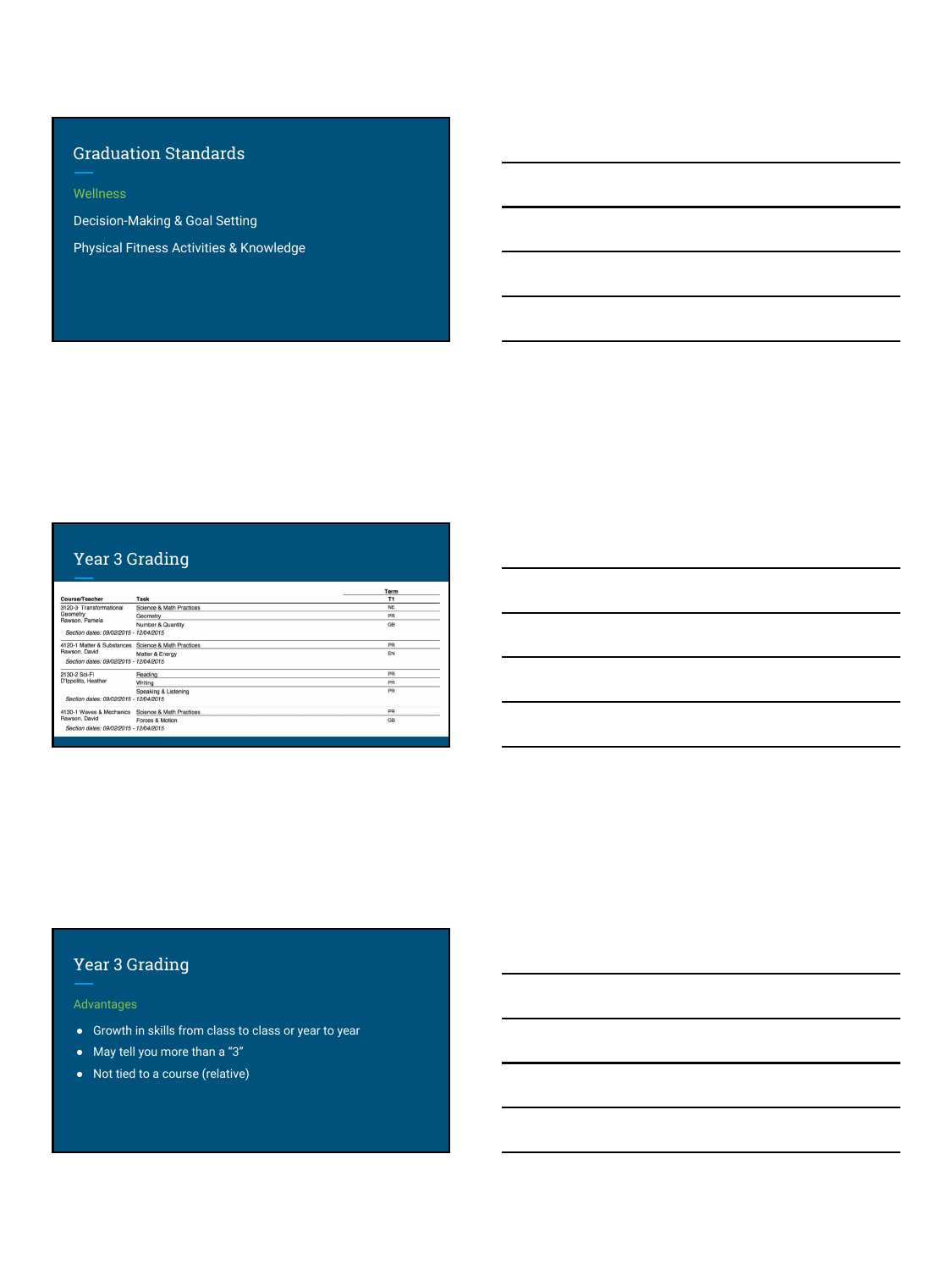## **Indicators**

Each Graduation Standards is made up of indicators

Indicators are currently used to grade assignments and provide feedback to parents and students regarding progress in the course

Above Target (AT)

On Target (OT)

Below Target (BT)

| <b>Category: Geometry</b>         |            |                      |       |                  |                 |
|-----------------------------------|------------|----------------------|-------|------------------|-----------------|
| Name                              | Due Date   | <b>Assigned Date</b> | Score | <b>Turned In</b> | <b>Comments</b> |
| Circles                           | 10/08/2015 | 10/08/2015           | OT    |                  |                 |
| <b>Transformations CYU</b>        | 10/19/2015 | 10/19/2015           |       |                  |                 |
| <b>Transformations Exit Slip</b>  | 10/22/2015 | 10/22/2015           | BT    | G                |                 |
| <b>Transformation Composition</b> | 11/05/2015 | 11/05/2015           | OT    | C                |                 |
| Final Project                     | 11/24/2015 | 11/09/2015           | OT    |                  |                 |

|                                                                                                                                                                      | the control of the control of the control of the control of the control of the control of the control of the control of the control of the control of the control of the control of the control of the control of the control |  |  |
|----------------------------------------------------------------------------------------------------------------------------------------------------------------------|-------------------------------------------------------------------------------------------------------------------------------------------------------------------------------------------------------------------------------|--|--|
|                                                                                                                                                                      |                                                                                                                                                                                                                               |  |  |
|                                                                                                                                                                      |                                                                                                                                                                                                                               |  |  |
|                                                                                                                                                                      |                                                                                                                                                                                                                               |  |  |
|                                                                                                                                                                      |                                                                                                                                                                                                                               |  |  |
|                                                                                                                                                                      |                                                                                                                                                                                                                               |  |  |
|                                                                                                                                                                      |                                                                                                                                                                                                                               |  |  |
|                                                                                                                                                                      |                                                                                                                                                                                                                               |  |  |
|                                                                                                                                                                      |                                                                                                                                                                                                                               |  |  |
| <u> 1989 - Johann Stoff, amerikansk politiker (d. 1989)</u>                                                                                                          |                                                                                                                                                                                                                               |  |  |
|                                                                                                                                                                      |                                                                                                                                                                                                                               |  |  |
|                                                                                                                                                                      |                                                                                                                                                                                                                               |  |  |
|                                                                                                                                                                      |                                                                                                                                                                                                                               |  |  |
|                                                                                                                                                                      |                                                                                                                                                                                                                               |  |  |
| ,我们也不会有一个人的事情。""我们的人们,我们也不会有一个人的人,我们也不会有一个人的人,我们也不会有一个人的人,我们也不会有一个人的人,我们也不会有一个人的<br>第一百一十一章 我们的人,我们的人们的人们,我们的人们的人们的人们,我们的人们的人们的人们,我们的人们的人们,我们的人们的人们,我们的人们的人们,我们的人们的人 |                                                                                                                                                                                                                               |  |  |
|                                                                                                                                                                      |                                                                                                                                                                                                                               |  |  |
|                                                                                                                                                                      |                                                                                                                                                                                                                               |  |  |
|                                                                                                                                                                      |                                                                                                                                                                                                                               |  |  |
|                                                                                                                                                                      |                                                                                                                                                                                                                               |  |  |
|                                                                                                                                                                      |                                                                                                                                                                                                                               |  |  |

#### Grading on an Indicator



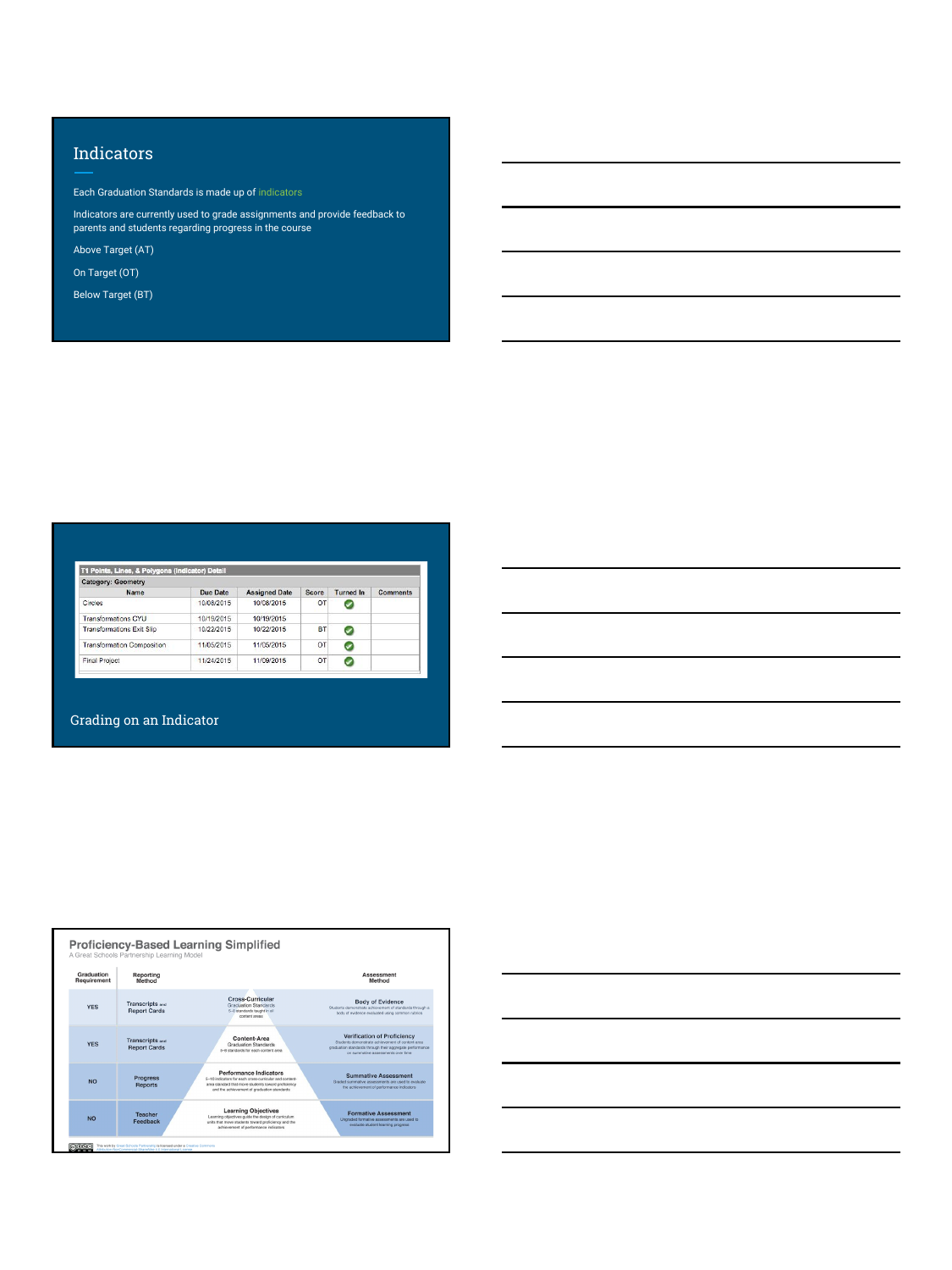| <b>Learning Experience</b> | Level of<br><b>Proficiency</b> | <b>Duration</b> | Type   |
|----------------------------|--------------------------------|-----------------|--------|
| 2009-10                    |                                |                 |        |
| English <sub>9</sub>       | 3.5                            | Year            | Honors |
| History 9                  | 3.0                            | Year            | Course |
| Geometry                   | 3.0                            | Year            | Course |
| Spanish I                  | 3.5                            | Year            | Course |
| Earth Science              | 3.0                            | Year            | Course |
| Art 1                      | 3.0                            | Year            | Course |
| 2010-11                    |                                |                 |        |
| English 10                 | 3.5                            | Year            | Course |
| History 10                 | 4.0                            | Year            | Honors |
| Algebra II                 | 4.0                            | Year            | Course |
| Spanish II                 | 3.5                            | Year            | Course |
| Chemistry                  | 4.0                            | Year            | Honors |
| Drama                      | 4.0                            | Semester        | Course |

| <u> 1989 - Andrea Andrew Maria (h. 1989).</u>                                                                         |  |  |
|-----------------------------------------------------------------------------------------------------------------------|--|--|
|                                                                                                                       |  |  |
|                                                                                                                       |  |  |
| <u> 1989 - Johann Harry Harry Harry Harry Harry Harry Harry Harry Harry Harry Harry Harry Harry Harry Harry Harry</u> |  |  |
|                                                                                                                       |  |  |
| <u> 1989 - Johann Stoff, deutscher Stoffen und der Stoffen und der Stoffen und der Stoffen und der Stoffen und de</u> |  |  |
|                                                                                                                       |  |  |
|                                                                                                                       |  |  |
| <u> 1989 - Johann Harry Harry Harry Harry Harry Harry Harry Harry Harry Harry Harry Harry Harry Harry Harry Harry</u> |  |  |
|                                                                                                                       |  |  |
|                                                                                                                       |  |  |

## Sample Documents

**Graduation Standards Performance Summary** English<br>Language Arts Level of<br>Proficiency Mathematics Level of<br>Proficiency Reading Comprehension  $3.0$ Numbers and Quantity  $3.0$ Reading Interpretation<br>Writing Range<br>Writing Research  $3.0$ Algebra<br>Functions  $3.0$ 3.5 3.5 Geometry<br>Statistics and Probablity 3.5  $4.0$ Discussion<br>Presentation 3.5  $3.0$ 

| <u> 1989 - Johann Stoff, deutscher Stoff, der Stoff, der Stoff, der Stoff, der Stoff, der Stoff, der Stoff, der S</u> |  |         |
|-----------------------------------------------------------------------------------------------------------------------|--|---------|
|                                                                                                                       |  |         |
|                                                                                                                       |  |         |
|                                                                                                                       |  |         |
| <u> 1989 - Johann Stoff, amerikansk politiker (d. 1989)</u>                                                           |  |         |
|                                                                                                                       |  |         |
|                                                                                                                       |  | _______ |
|                                                                                                                       |  |         |
| and the control of the control of the control of the control of the control of the control of the control of the      |  |         |
|                                                                                                                       |  |         |

## Critique

- Growth over time on Graduation Standards?
- Final Transcript has Graduation Standard Performance Summary, but what about fall senior year transcripts?
- Where did the Graduation Standard Performance Summary come from?
- What does a 3.5 in English 9 mean vs. a 3.5 in English 10?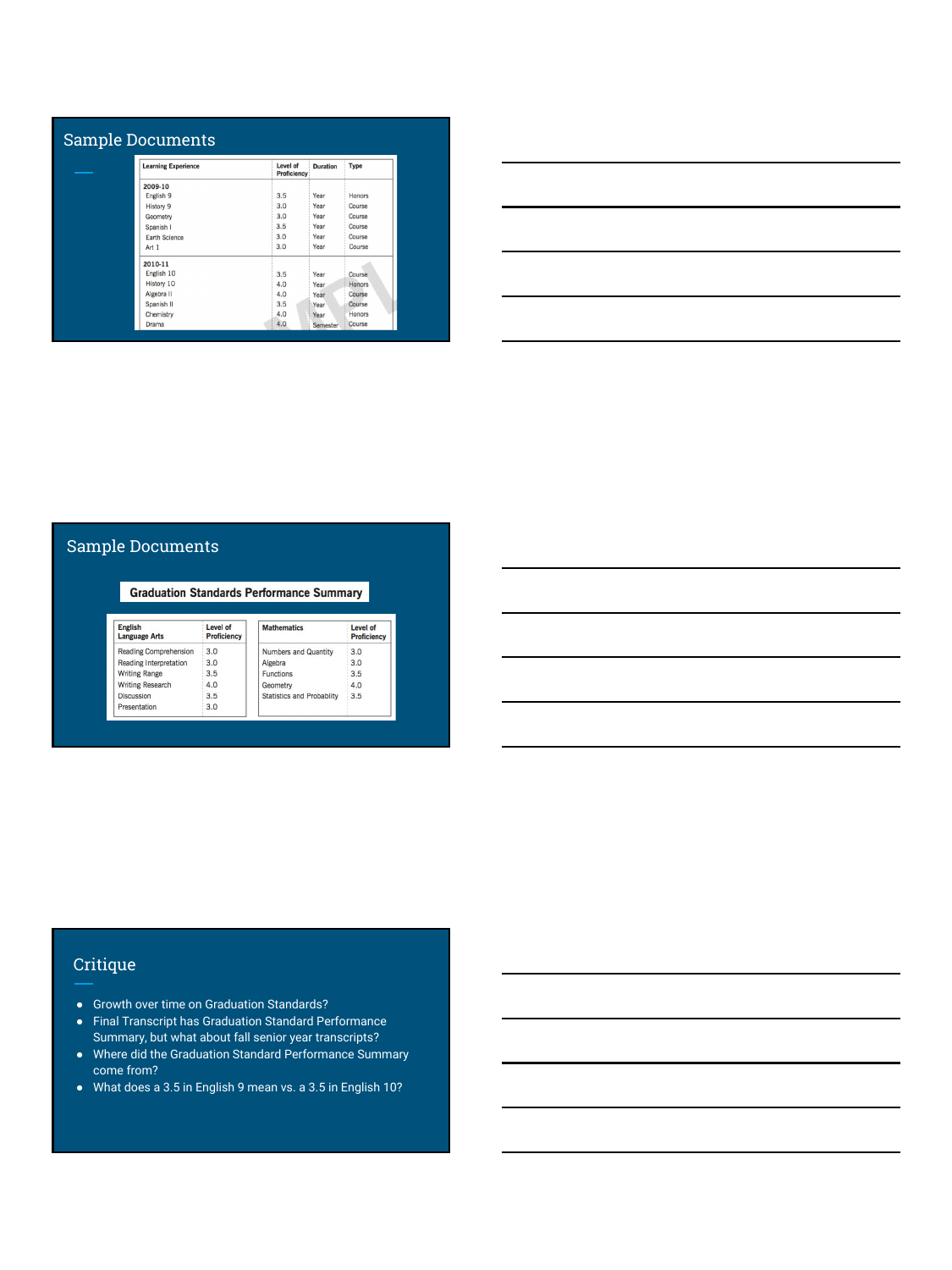# So, what does a BA transcript look like?

# Demographic Info & GPA

| Student             | Sample | 222 Main Street                                                                                                                                                                                                                                                | Portland | <b>ME</b> | 04101 | 11/19/98              | <b>GPA 3.6</b> | 01                            |
|---------------------|--------|----------------------------------------------------------------------------------------------------------------------------------------------------------------------------------------------------------------------------------------------------------------|----------|-----------|-------|-----------------------|----------------|-------------------------------|
|                     |        |                                                                                                                                                                                                                                                                |          |           |       | <b>Baxter Academy</b> |                |                               |
|                     |        | Work on student-designed, student-driven projects comprises twenty percent of the Baxter Academy school week. Through our unique                                                                                                                               |          |           |       |                       |                | for Technology<br>and Science |
| Windblade<br>Design |        | Flex Friday program, students create innovative and ethical year-long projects.<br>Designing and manufacturing a turbine with a mechanically intelligent pitch with a goal of marketing<br>the turbine to landowners as a cost effective way of saving energy. |          |           |       |                       |                | 2015-2016                     |
| Luthiery            |        | Repaired a violin and built a ukulele.                                                                                                                                                                                                                         |          |           |       |                       |                | 2014-2015                     |

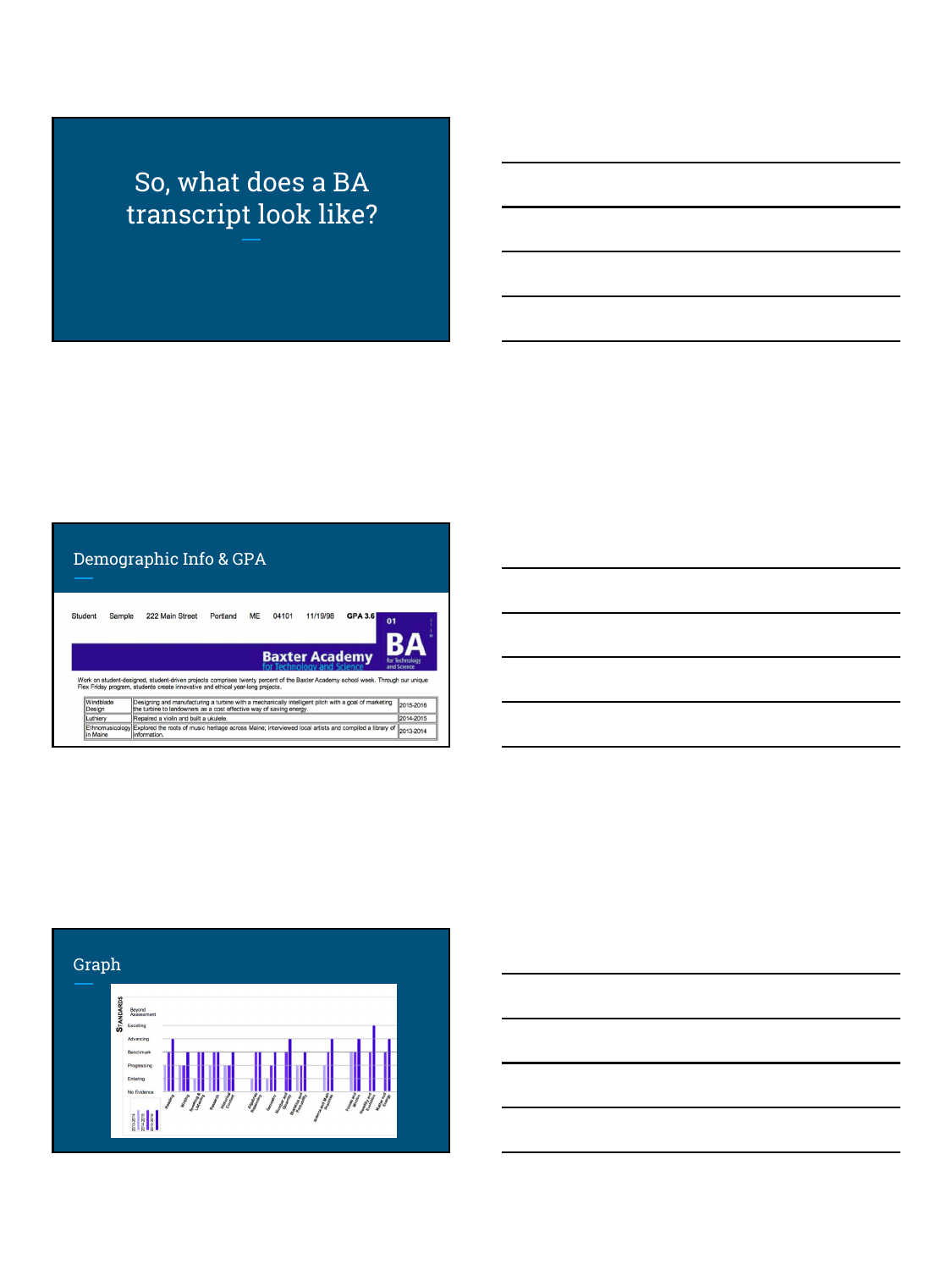| Advanced English 09<br>2013-2014<br>1 Term<br>Despite<br>Beyone<br>2013-2014<br>Cultural Geography<br>1 Term<br>2013-2014<br>2014-2015<br>3 Terms<br>English 9<br>2013-2014<br>2215-2016<br>Social Studies 9<br>3 Terms<br>2013-2014<br>3 Tms<br>2014-2015<br>Humanities 10<br>Model UN<br>2 Terms<br>2014-2015<br>College Writing<br>College Course<br>2015-2016<br>Constitution: Students' Rights<br>1 Term<br>2015-2016<br>Multicultural Literature<br>1 Term<br>2015-2016<br>Mach<br>3 Terms<br>Algebra/Stats/Trig<br>2013-2014<br>1 Term<br>2013-2014<br>Game Theory<br>Geometry & Cartography<br>1 Term<br>2014-2015<br>Problem Solving with Algebra<br>2014-2015<br>1 Term<br>Designing Experiments & Studies<br>1 Term<br>2015-2016<br>Polynomials & Rational Functions<br>2015-2016<br>1 Term<br>Trig & Exponential Functions<br>2015-2016<br>1 Term |   | <b>Courses</b>             |        | <b>STUDENT, SAMPLE</b> | <b>STANDARDS</b> |
|---------------------------------------------------------------------------------------------------------------------------------------------------------------------------------------------------------------------------------------------------------------------------------------------------------------------------------------------------------------------------------------------------------------------------------------------------------------------------------------------------------------------------------------------------------------------------------------------------------------------------------------------------------------------------------------------------------------------------------------------------------------------------------------------------------------------------------------------------------------|---|----------------------------|--------|------------------------|------------------|
|                                                                                                                                                                                                                                                                                                                                                                                                                                                                                                                                                                                                                                                                                                                                                                                                                                                               |   |                            |        |                        |                  |
|                                                                                                                                                                                                                                                                                                                                                                                                                                                                                                                                                                                                                                                                                                                                                                                                                                                               |   |                            |        |                        |                  |
|                                                                                                                                                                                                                                                                                                                                                                                                                                                                                                                                                                                                                                                                                                                                                                                                                                                               |   |                            |        |                        |                  |
|                                                                                                                                                                                                                                                                                                                                                                                                                                                                                                                                                                                                                                                                                                                                                                                                                                                               |   |                            |        |                        |                  |
|                                                                                                                                                                                                                                                                                                                                                                                                                                                                                                                                                                                                                                                                                                                                                                                                                                                               |   |                            |        |                        |                  |
|                                                                                                                                                                                                                                                                                                                                                                                                                                                                                                                                                                                                                                                                                                                                                                                                                                                               |   |                            |        |                        |                  |
|                                                                                                                                                                                                                                                                                                                                                                                                                                                                                                                                                                                                                                                                                                                                                                                                                                                               |   |                            |        |                        |                  |
|                                                                                                                                                                                                                                                                                                                                                                                                                                                                                                                                                                                                                                                                                                                                                                                                                                                               |   |                            |        |                        |                  |
|                                                                                                                                                                                                                                                                                                                                                                                                                                                                                                                                                                                                                                                                                                                                                                                                                                                               |   |                            |        |                        |                  |
|                                                                                                                                                                                                                                                                                                                                                                                                                                                                                                                                                                                                                                                                                                                                                                                                                                                               |   |                            |        |                        |                  |
|                                                                                                                                                                                                                                                                                                                                                                                                                                                                                                                                                                                                                                                                                                                                                                                                                                                               | š | Human Evolutionary Anatomy | 1 Term | 2014-2015              |                  |
|                                                                                                                                                                                                                                                                                                                                                                                                                                                                                                                                                                                                                                                                                                                                                                                                                                                               |   |                            |        |                        |                  |
| Matter & Substances<br>2014-2015<br>1 Term                                                                                                                                                                                                                                                                                                                                                                                                                                                                                                                                                                                                                                                                                                                                                                                                                    |   |                            | 1 Term | 2015-2016              |                  |
| Mechanics<br>1 Term<br>2015-2016                                                                                                                                                                                                                                                                                                                                                                                                                                                                                                                                                                                                                                                                                                                                                                                                                              |   | Genetics                   |        |                        |                  |

# Making Meaning

In table groups…

Follow provided NSRF Protocol.

Modified from National School Reform Faculty

# Report Out

- Observations
	- What do you see?
	- What do you know about this student?
- Questions
- Significance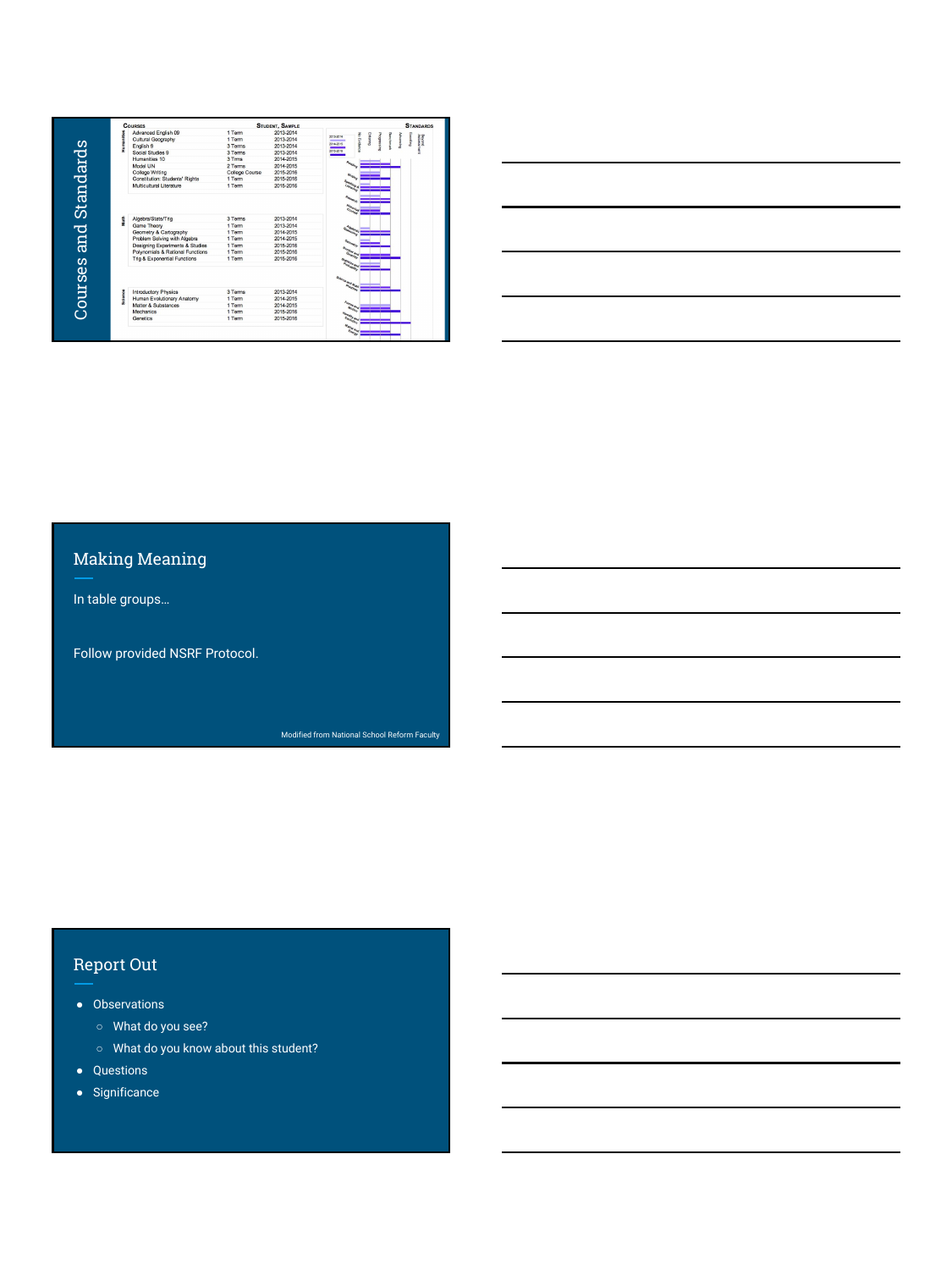### Data and Evidence

- Spoke to every college that our seniors applied to ○ Common Questions
- College Acceptances
- Merit Scholarships

| College Manhattan<br>College Sexual College Manhattan<br>College Sexual College Sexual College Sexual College Sexual College Sexual College Sexual College Sexual College Sexual College Sexual College Sexual College Sexual Colleg<br>Inivers |
|-------------------------------------------------------------------------------------------------------------------------------------------------------------------------------------------------------------------------------------------------|
|                                                                                                                                                                                                                                                 |

#### Reflection

#### **What worked well?**

- → Calling schools to talk about proficiency-based education<br>→ Clean graph, easy to understand<br>→ GPA on a 4.0 Scale
- 
- 
- ➔ In keeping with our beliefs about proficiency-based education and grading

#### **What were our struggles?**

- 
- 
- → Questions about recalculating GPAs<br>→ Questions regarding "passing" or "failing"<br>→ Representing courses taken outside of our school on our graph (we didn't)<br>→ Labor-intensive process<br>→ "Page 1" key
-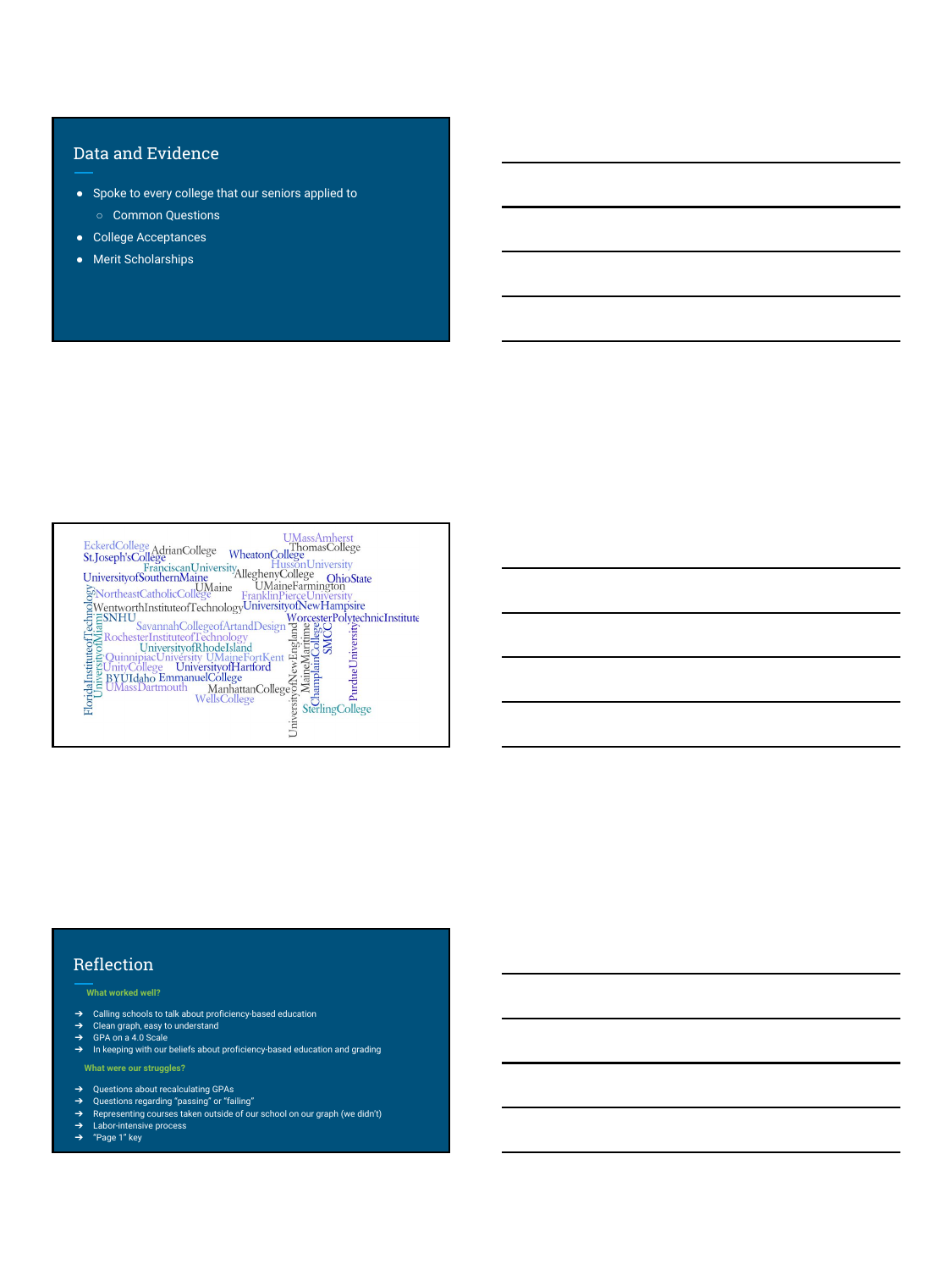#### Reflection

Challenges

- Student Information System
- Public Relations with Students and Families
- Transfer Students (both in and out of BA)

# Next Steps

2016-2017 Redesign with the following questions in mind:

- → How do we highlight a student's chosen path through our curriculum?
- → How do we distinguish students who have chosen a particularly challenging course of study?

#### Next Steps

2016-2017 Redesign with the following questions in mind:

- → How do we help colleges and universities understand that the scale is truly an absolute scale, not tied to a course or year?
- → How can we redesign page 1 to make the interpretation more effective?